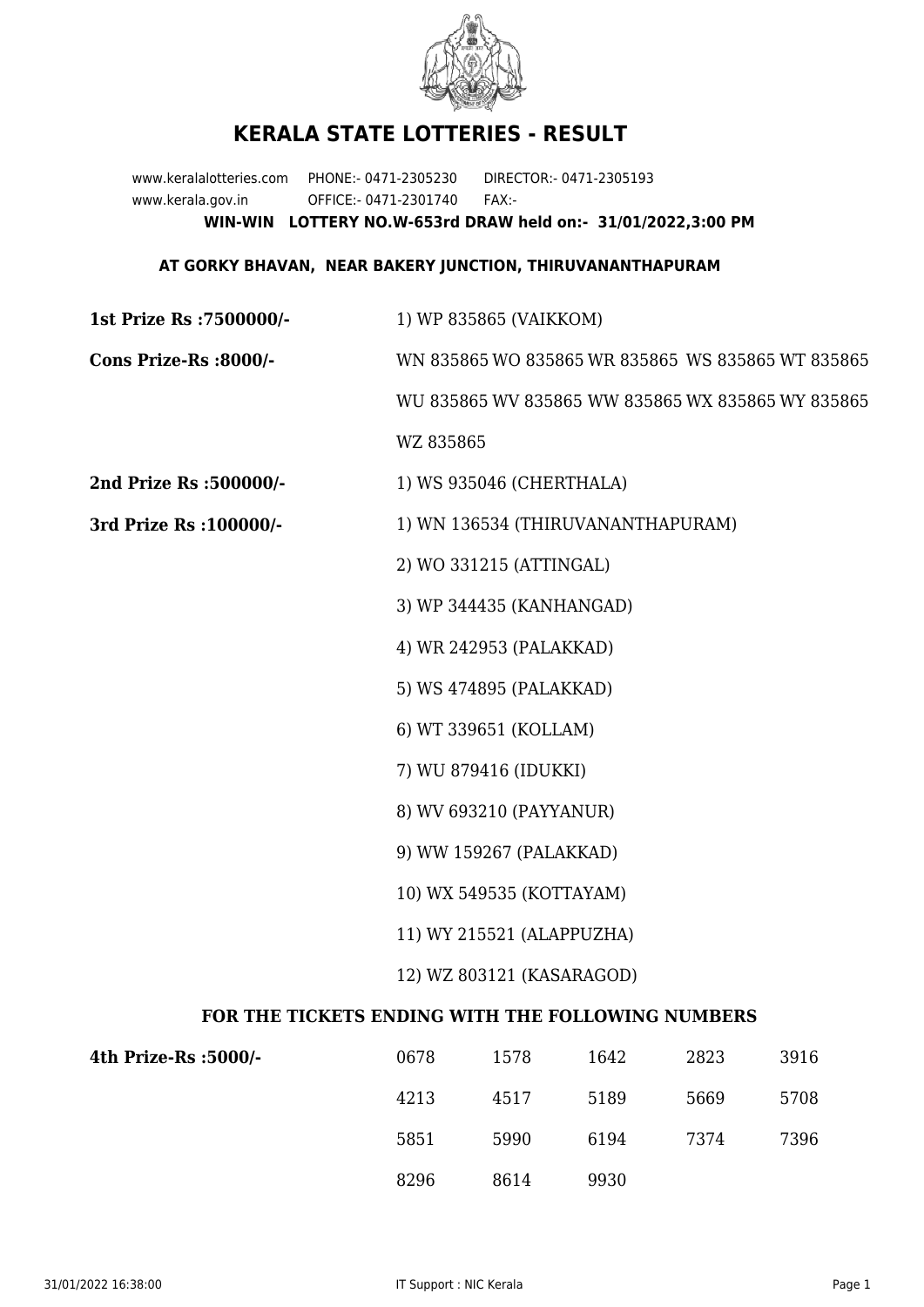| 5th Prize-Rs : 2000/- | 0369 | 1265 | 2030 | 3860 | 3937 |
|-----------------------|------|------|------|------|------|
|                       | 4180 | 5432 | 5919 | 6934 | 9049 |
| 6th Prize-Rs : 1000/- | 1835 | 2125 | 2340 | 2951 | 3537 |
|                       | 3538 | 6124 | 6182 | 7142 | 7870 |
|                       | 8020 | 8239 | 8561 | 8639 |      |
| 7th Prize-Rs :500/-   | 0018 | 0109 | 0221 | 0259 | 0597 |
|                       | 0816 | 0897 | 0922 | 1006 | 1049 |
|                       | 1126 | 1194 | 1198 | 1381 | 1667 |
|                       | 1996 | 2254 | 2308 | 2403 | 2410 |
|                       | 2589 | 2734 | 2751 | 2984 | 3073 |
|                       | 3127 | 3140 | 3172 | 3364 | 3408 |
|                       | 3788 | 3821 | 3936 | 4081 | 4201 |
|                       | 4374 | 4458 | 4507 | 4743 | 4789 |
|                       | 4882 | 4898 | 4967 | 5289 | 5317 |
|                       | 5340 | 5364 | 5421 | 5538 | 5640 |
|                       | 5870 | 5872 | 5884 | 6027 | 6135 |
|                       | 6591 | 6728 | 7367 | 7423 | 7469 |
|                       | 7538 | 7576 | 7871 | 8089 | 8161 |
|                       | 8201 | 8209 | 8248 | 8399 | 8627 |
|                       | 8677 | 8679 | 9052 | 9204 | 9283 |
|                       | 9380 | 9493 | 9659 | 9702 | 9793 |
|                       | 9910 | 9924 |      |      |      |
| 8th Prize-Rs : 100/-  | 0011 | 0271 | 0329 | 0417 | 0468 |
|                       | 0496 | 0542 | 0685 | 0752 | 0955 |
|                       | 1010 | 1096 | 1113 | 1275 | 1313 |
|                       | 1363 | 1497 | 1534 | 1559 | 1626 |
|                       | 1677 | 1699 | 1735 | 1783 | 1853 |
|                       | 2130 | 2147 | 2251 | 2294 | 2373 |
|                       | 2385 | 2391 | 2437 | 2531 | 2550 |